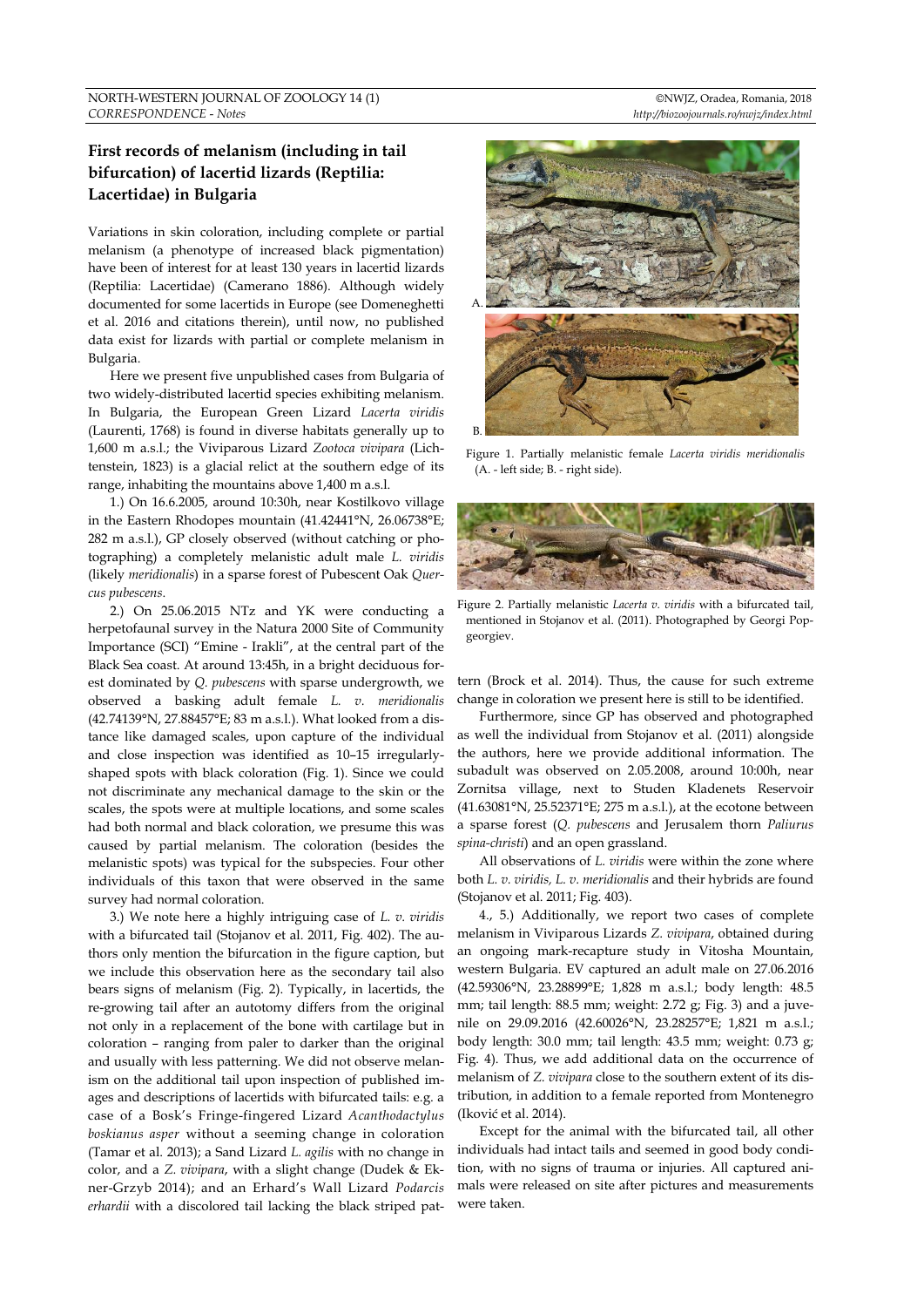

Figure 3. Adult melanistic *Zootoca vivipara*. (A. – dorsal view; B. – ventral view).



Figure 4. Juvenile melanistic *Zootoca vivipara*. (A. – dorsal view; B. – ventral view).

The observations presented here are the only ones of complete or partial melanism of lacertids that we know of in Bulgaria. Based on our personal unpublished data, we presume that, in general, the frequencies of melanism in lacertid lizards in Bulgaria are very low (<0.01%): we have over 9,000 records of *L. viridis* from diverse locations, and 723 of *Z. vivipara* (including 329 from Vitosha).

The evolutionary significance of melanism in reptiles, and especially lacertids, still remains controversial and is subject to debate. Observations of melanistic *L. viridis* are few, mostly incidental and provide limited possibilities to

discuss hypotheses (e.g. Camerano 1886, Werner 1897, Boulenger 1913, Arnold & Ovenden 2002, Korsós & Nagy 2006, Stošić 2014). On the other hand, for various populations of *Z. vivipara* in Europe, different frequencies of melanism have been reported. Frequencies seem higher in males and very low to missing in females, respectively: 0.05% in Pyrenees (San-Jose et al. 2008), 1.13% in the Swiss Alps (Cavin 1999), 2.5% in Slovakia (5.9% in males, 0% in females; Jambrich & Jandzik 2012), 8.3% in Czech Republik (15% of all males, but only 2% of females; Gvoždík 1999, but see Boulenger 1917). The hypothesis that melanistic specimens have a thermoregulatory advantage has not been confirmed for the Viviparous Lizard, and decreased crypsis likely is strongly disadvantageous for gravid, slower females (Gvoždík 1999). Thus, the difference of between-population melanism frequencies could be linked either to different levels of predation pressure or to habitat specifics (e.g. some microhabitats offer better opportunities for melanistic individuals to avoid visual predators). Jambrich & Jandzik (2012) also support the idea that the different frequency of melanism in *Z. vivipara* can be linked to habitat quality. However, San-Jose et al. (2008) did not find any evidence of decreased body condition resulting from higher conspicuousness. However, the causes might be more complicated as, in male *Z. vivipara*, melanin-based ventral colouration may signal an aspect of immune capacity to sexual rivals or potential partners (Vroonen et al. 2013).

Although we briefly review possible evolutionary drivers for melanism in lacertid lizards, due to the low sample size, the proximate causes in Bulgaria are yet to be determined. With the increase of the amount and geographic range of the field data being obtained in Bulgaria, we expect that future studies might identify existing populations with higher frequencies of melanism that could be suitable for testing further ecological and genetic question.

**Acknowledgements.** We thank Borislav Naumov and two anonymous reviewers for suggestions that improved the manuscript. YK, GP, and EV dedicate this publication to NTz, a true friend that will always be with us.

### **References**

- Arnold, N., Ovenden, D. (2002): A field guide to the reptiles and amphibians of Britain and Europe. Harper Collins Publishers, London.
- Boulenger, E.G. (1913): Exhibition of a living melanistic specimen of the Green Lizard. Proceedings of the Zoological Society of London 1913: 546.
- Boulenger, G.A. (1917): On the variation of the common lizard, *Lacerta vivipara*. Journal of Zoological Research 2: 1–16.
- Brock, K.M., Belasen, A., Foufopoulos, J. (2014): *Podarcis erhardii* (Erhard's Wall Lizard). Bifurcated tail, post-autotomy. Herpetological Review 45: 332.
- Camerano, L. (1886): Descrizione di una *Lacerta viridis* (Laur.) melanica. Bollettino dei Musei di Zoologia e Anatomia Comparata della Regia Università di Torino I.
- Cavin, L. (1999): Obsérvations d'individus mélaniques chez le lézard vivipare. Bulletin de la Société Herpetologique de France 65–66: 76–78.
- Domeneghetti, D., Mondini, S., Bruni, G. (2016): Melanism and pseudomelanism in the Common Wall Lizard, *Podarcis muralis* Laurenti, 1768 (Reptilia: Lacertidae) in central Italy. Herpetology Notes 9: 307–309.
- Dudek, K., Ekner-Grzyb, A. (2014): Field observation of two-tailed sand lizard *Lacerta agilis* Linnaeus, 1758 and a common lizard *Zootoca vivipara* (Jacquin, 1787) in Poland. Natura Sloveniae 16: 65–66.
- Gvoždík, L. (1999): Colour polymorphism in a population of the common lizard, *Zootoca vivipara* (Squamata: Lacertidae). Folia Zoologica 48: 131–136.
- Iković, V., Krasić, M., Gvozdenović, S. (2014): A record of melanistic viviparous lizard *Zootoca vivipara* (Lichtenstein, 1823 (Squamata, Lacertidae) on Prokletije Mountain, Montenegro. Hyla 2014: 41–44.
- Jambrich, A., Jandzik, D. (2012): Melanism in the topotypic population of the